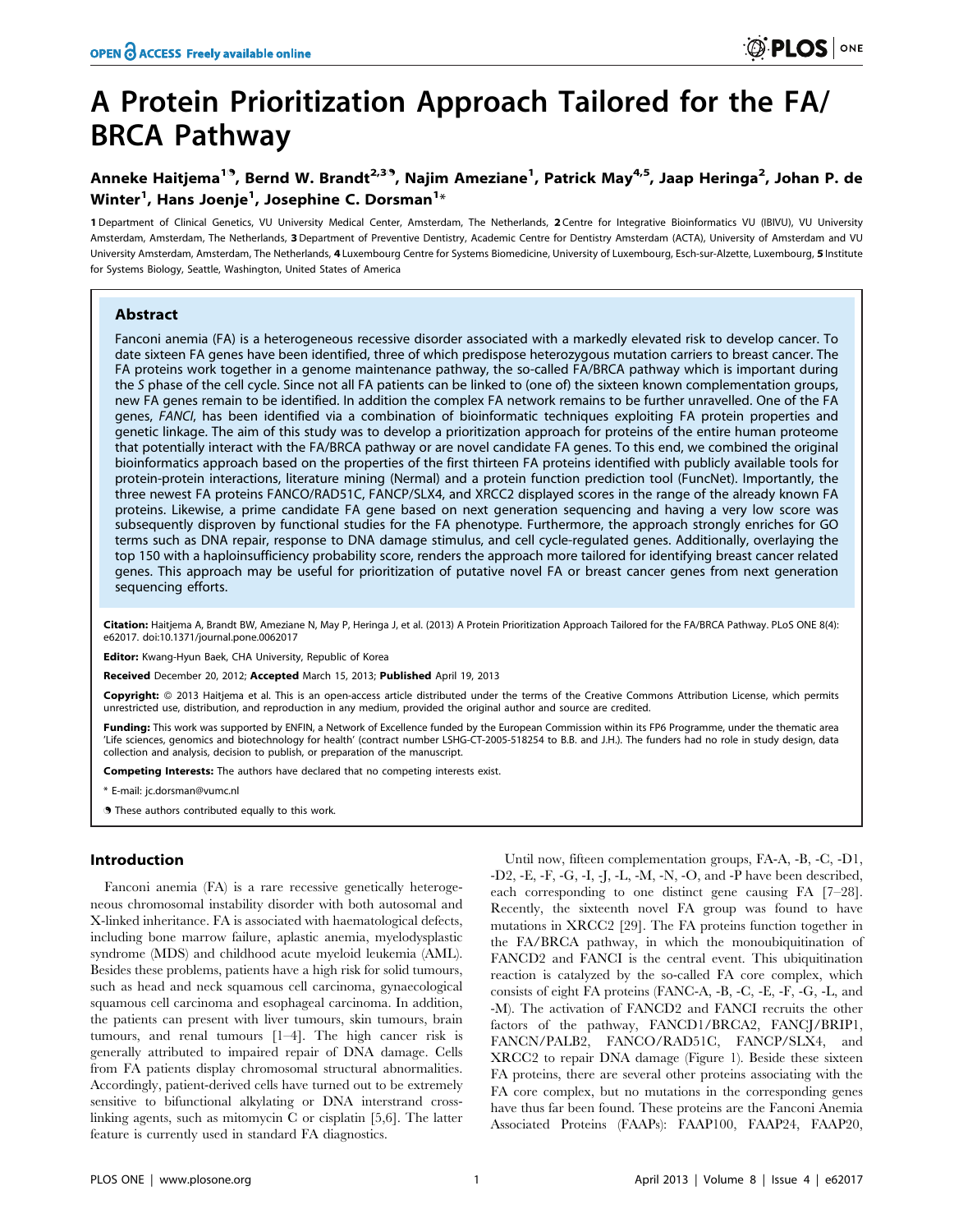FAAP16/MHF1, and FAAP10/MHF2 [30–33]. A FANCD2/ FANCI associated nuclease, FAN1, was also recently identified [34–37], as well as a deubiquitinating enzyme complex consisting of USP1 and UAF1 [38,39]. Intriguingly, most FA proteins were orphan proteins at the time of their discovery, showing no homology to other proteins and harbouring few known protein domains, while displaying a moderate evolutionary conservation. Since not all FA patients could be linked to (one of) the sixteen known complementation groups, new FA genes remain to be identified. In addition, the complex FA network remains to be further unravelled. In a previous study, bioinformatics, based on the properties of known FA proteins, was successfully combined with genetic linkage in identifying a novel FA gene, FANCI from a candidate list [18].

The aim of this study is to develop an approach for the identification of proteins of the entire human proteome that potentially interact with the FA/BRCA pathway or are candidate novel FA genes. To this end, we combined a bioinformatic approach based on properties of the first thirteen identified FA proteins with publicly available tools allowing protein ranking.

# Materials and Methods

The FA proteins play a pivotal role in genome maintenance, especially during the S phase of the cell cycle (Figure 1). The proteins of the so-called FA core complex monoubiquitinate FANCD2/FANCI resulting in activation of the downstream operating FA proteins. To generate a prioritization of candidate FA/FA-interacting proteins, an integrated approach was developed that involved screening of the entire human proteome (EnsEMBL) using multiple publicly available bioinformatic tools and databases. One of the sixteen known FA genes, FANCI, was discovered via selection of genes based on (general) FA protein properties from a limited number of  $\sim 300$  candidate genes [18]. This bioinformatics strategy was incorporated in the selection scheme, using the information of the first thirteen identified FA proteins available at the time. This information was combined with data from publicly available bioinformatic tools and databases.

The entire proteome was scanned for peptides with intrinsic properties that are shared by the first thirteen identified FA proteins (FANC-A, -B, -C, -D1, -D2, -E, -F, -G, -I, -J, -L, -M, and -N). The pipeline analysis started with the calculation of nuclear localization scores (WoLF PSORT; [40]) and iso-electric points (EMBOSS IEP; [41]). Orthology/paralogy relationships to mouse were obtained via EnsemblCompara [42], and Gene Ontology (GO [43]; from EnsEMBL), protein interaction data (EnVision 2), biosemantics (Nermal; [44]) and protein function analysis (FuncNet; including the literature mining tool iHop; [45]) were used. The combined information was used for ranking.

#### Data sources and Tools

All 77454 peptides of the human protein-coding genes were downloaded from EnsEMBL (version 56) using Biomart, together with their corresponding EnsEMBL protein, transcript, and gene IDs (ENSP, ENST, and ENSG). The peptides were used to score the 22413 associated genes.

For all protein-coding genes, the associated gene name and database, gene description, Online Mendelian Inheritance in Man (OMIM) morbid and gene accession, and GO cellular component terms were downloaded. The human data were linked to data on mouse. Human to mouse and mouse to human amino acid percentage identity, orthology type and representative (human) protein IDs were retrieved from ComparaGene. The corresponding FASTA sequences of the human proteins were used to calculate the peptide length, iso-electric point (pI; [41]), and Nuclear Localization Signal (NLS; [40]). The GO cellular component annotations for the proteins were analyzed for hierarchic relationships to nucleus (GO:0005634) with the SOAP interface to the Ontology Lookup Service of the European Bioinformatics Institute [46,47].

Thirteen FA proteins have been used to find interacting proteins using the Molecular Interactions workflow of EnVision 2, Nermal (biosemantics), and FuncNet. The UniProt IDs of the FA proteins have been used as input to the EnVision 2 Molecular Interaction workflow to retrieve interaction data. All thirteen FA proteins were queried against: ChEMBL, DIP, IntAct, iRefIndex, MatrixDB, MINT, MPIDB, Reactome, and Reactome-Functional-Interactions (STRING and BioGrid were not available at the time). Databases that returned output were: DIP, IntAct, iRefIndex, MINT, and Reactome. Next, all UniProt/RefSeq IDs were taken and mapped to EnsEMBL peptide IDs with the Protein Identifier Cross-Reference service (PICR; [48]).

Nermal is a text-mining tool that predicts protein-protein interaction based on the similarity of the context in which proteins appear in the literature [44]. The entire matrix with the full set of



Figure 1. The Fanconi anemia pathway. For further explanation see main text (newest FA member XRCC2 not shown). doi:10.1371/journal.pone.0062017.g001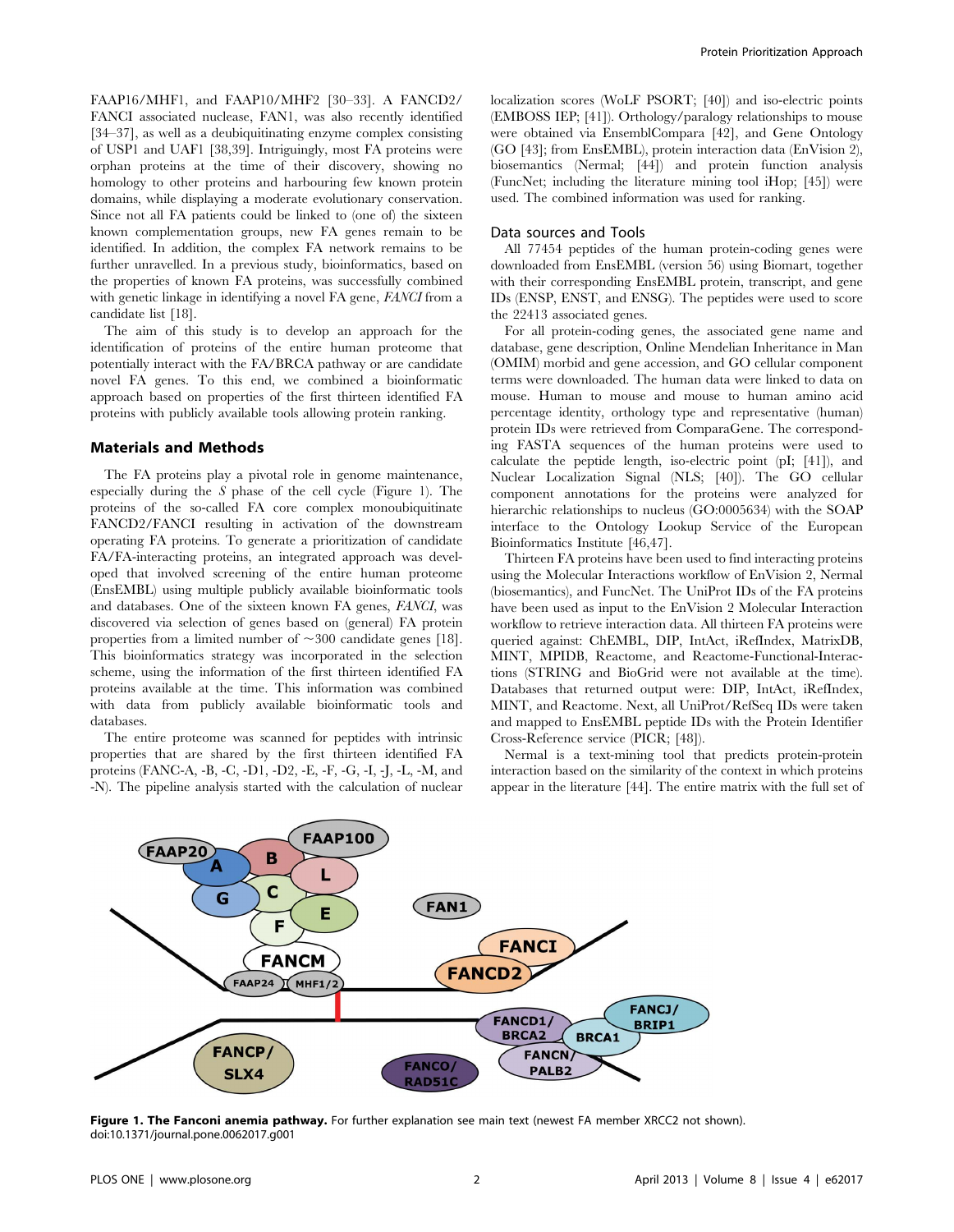all human protein-pair match scores was downloaded from the Nermal website. Since we used thirteen FA proteins, each query protein can have interactions with more than one FA protein. In case multiple interactions are present with the FA cluster, the maximum score of the query protein with any of these thirteen FA proteins was taken. Proteins interacting with one of the thirteen FA proteins according to Nermal were listed. Further, FuncNet, a web-based protein function prediction tool [45] was used to give prediction scores to the whole proteome. The thirteen FA proteins were used as reference set while the entire human proteome was divided over several query sets. The FuncNet and Nermal scores were integrated and a new Fisher score was calculated that includes all FuncNet P-values as well as a P-value for Nermal.

#### Results and Discussion

The FA pathway consists of sixteen FA proteins and many associating proteins. However, still unclassified FA patients exist, which have no gene defect in any of the described complementation groups or in the associating genes/proteins. This suggests that there are more genes/proteins involved in this pathway. Since the unclassified patient groups are very small or even consist of a single person, discovery of the gene by linkage analysis is hard. Modern techniques, such as whole genome sequencing of DNA from unclassified FA families, result in many candidate genes. Therefore, to further elaborate which proteins participate in the FA pathway, we used the pathway itself to screen the whole proteome for similar proteins.

# Properties of FA Proteins

During the identification of FANCI the protein properties of existing FA proteins were used to narrow down the candidate list generated by genetic linkage [18]. Since we could use protein properties to distinguish more likely candidates we decided for a genome wide approach. We first compared the intrinsic protein properties of thirteen established FA proteins in order to determine several 'common' FA ranges.

The following protein properties have been compared between the first thirteen identified FA proteins and the latest identified FA proteins, FANCO/RAD51C, FANCP/SLX4, and XRCC2: i) human-mouse conservation (%ID aa); ii) Nuclear Localization Signal (NLS) score; iii) iso-electric points (pI); iv) subcellular localization, and v) mRNA expression patterns in normal tissues (Table 1; first 4 criteria, all sixteen described FA proteins).

As described previously [18], a significant subset of FA genes encoded orphan proteins at the time of their discovery. The mouse orthologs of the FA proteins display between  $\sim$  50 to  $\sim$  80% amino acid identity with the corresponding human protein. FANCF has the lowest conservation with an amino acid identity of 47% with its mouse ortholog, FANCI the highest with 80%, while the average for 16 FA proteins is 65% (Table 1). With WoLF PSORT, a subcellular localization prediction has been generated based on the amino acid sequences. FA proteins with a positive NLS score are: FANC-A, -B, -E, -M, -I, -D1, -N, -J, and -P, with an average score of 1.42 (a score of NLS  $>1$  means a predicted specificity of 71% of being nuclear). The FA core complex is assembled from subcomplexes [49], and intriguingly always one member of the subcomplex has a positive NLS score. The score of the most recently identified member of the FA protein family, FANCP/ SLX4, turned out to be high (4.91) in comparison to other FA proteins. This may suggest that the prime function of FANCP/ SLX4 is in the nucleus, while other FA proteins, such as FANCA and FANCG, may have cytoplasmic functions too.

The isoelectric point (pI) of proteins gives information about the function of proteins. Almost all FA proteins have an acidic pI, except FANCB (7.65) and FANCF (9.20) with the average isoelectric point constituting 6.5. Interestingly, the pI of interacting proteins is usually different, but together result in an optimum pH for the desired location [50,51]. For example, the isoelectric points of the subcomplex: FANCC-FANCE-FANCF, respectively 6.09, 4.89, 9.20, result in an average pI of 6.73.

Proteins that participate in the same pathway usually display similar tissue-specific expression patterns. With GeneNote [52], it is possible to survey mRNA expression levels for a selected number of tissues. In general, the expression pattern of GeneNote profiles for FA genes ranged between normalized intensity values of  $\sim$  10– 100 and was similar between the different assayed tissues, although the profile for FANCG was at the higher end of intensity. The same holds true for FANCF and FANCP/SLX4, which, also for other features, belonged to the extremes (compared to the other FA proteins, FANCF has the highest pI, and FANCP/SLX4 the highest NLS, see also Table 1). FANCF is also an exception in that it is the only one-exon FA gene.

The overall picture emerging from these characterization studies is that the vast majority of FA proteins are not highly conserved, already previous described for FANC-A, -B, -C, -D1, -D2, -E, -F, and -G [53]; NLSs - if present - are of moderate strength, proteins are acidic and the corresponding mRNAs are ubiquitously, but not highly, expressed.

# Retrieval of Information and Scoring of the Complete Proteome

The same features as queried for the FA proteins were also interrogated for the complete human proteome. Corresponding orthologous mouse-human identities were retrieved. The NLS and pI scores were calculated using the peptide sequences. In addition, other features were retrieved including whether the genes could be linked to specific annotations, such as to Gene Ontology, but also to MIM gene or MIM morbid. Furthermore, all proteins were queried against the 1) Molecular Interactions workflow of EnVision 2) the literature mining tool Nermal and 3) protein function prediction tool FuncNet. It should be noted that in principle for each protein/peptide, features, such as pI and NLS scores, can be determined, while for other queries especially when using the tools related to protein function only a subset of all proteins queried may return results.

The ranking scheme consists of two parts, one using the protein and another using retrieved literature data as starting point. The first part can be further subdivided in calculable features (NLS and pI), and other features, such as connection to Gene Ontology terms (Table 2).

First, the FA protein properties described above were used to aid the scoring of the whole proteome for FA-like proteins. The settings for ranking were based on properties from the first thirteen identified FA proteins, while the most recently identified FA proteins, FANCO/RAD51C [26] and XRCC2 [29] were used for validation, and FANCP/SLX4 [27,28] was used for fine-tuning. The percentage of identity between human and mouse protein was set between 40 and 85%. Points were given when a protein has an identity within this range. Extra weight was given if the human and mouse orthologs were more similar (i.e. when the difference in percentage identity of amino acids between human-mouse and vice versa was less than or equal to 15%). For the NLS scores, one point was given to a protein if an NLS score  $\leq$  was detected, which is in line with the thirteen FA proteins. However, the later identified, FANCP/SLX4, which harbours a high NLS score, would not obtain a score. To cover for this extreme, we developed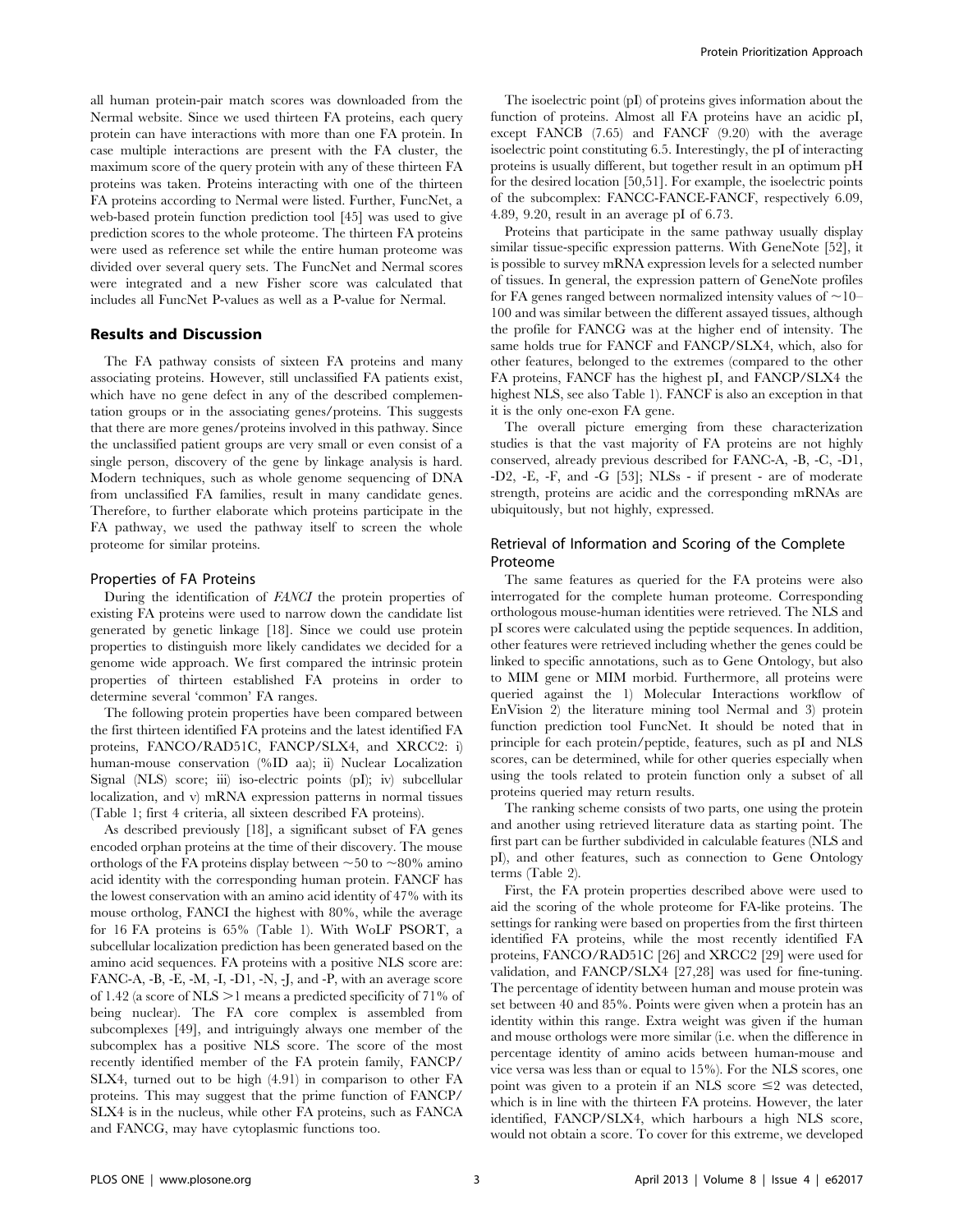Table 1. Overview of the main intrinsic protein properties of sixteen FA proteins.

|                    | Percentage identity (aa)    |                             |                  |      |             |                              |
|--------------------|-----------------------------|-----------------------------|------------------|------|-------------|------------------------------|
| Gene               | <b>Human-Mouse</b>          | Mouse-Human                 | <b>NLS</b> score | pl   | Length (aa) | <b>Cellular localization</b> |
| FANCA              | 65                          | 66                          | 0.86             | 6.57 | 1455        | N/C                          |
| FANCG              | 72                          | 72                          | $-0.47$          | 5.13 | 622         | N/C                          |
| FANCB              | 49                          | 49                          | 0.95             | 7.65 | 859         | N                            |
| FANCL              | 78                          | 79                          | $-0.47$          | 6.42 | 375         | N/C                          |
| FANCC              | 67                          | 63                          | $-0.47$          | 6.09 | 558         | N/C                          |
| <b>FANCE</b>       | 65 EnsEMBL:41               | 66 <sup>*</sup> EnsEMBL:53  | 0.70             | 4.89 | 536         | ${\sf N}$                    |
| FANCF              | 47 <sup>*</sup> EnsEMBL:N/A | 51 <sup>*</sup> EnsEMBL:N/A | $-0.47$          | 9.20 | 374         | N                            |
| FANCM              | 63                          | 64                          | 0.76             | 6.00 | 2048        | N                            |
| FANCD <sub>2</sub> | 73                          | 74                          | $-0.03$          | 6.19 | 1471        | N                            |
| FANCI              | 80                          | 80                          | 1.70             | 6.72 | 1328        | N                            |
| FANCD1/BRCA2       | 56                          | 58                          | 1.02             | 6.70 | 3418        | ${\sf N}$                    |
| <b>FANCN/PALB2</b> | 58                          | 63                          | 0.76             | 6.41 | 1186        | ${\sf N}$                    |
| FANCJ/BRIP1        | 69                          | 74                          | 1.13             | 6.91 | 1249        | ${\sf N}$                    |
| FANCO/RAD51C       | 76                          | 75                          | $-0.47$          | 6.73 | 376         | $\mathsf{N}$                 |
| FANCP/SLX4         | 51                          | 60                          | 4.91             | 5.95 | 1834        | ${\sf N}$                    |
| XRCC <sub>2</sub>  | 77                          | 78                          | $-0.47$          | 5.95 | 280         | $\mathsf{N}$                 |

NLS score: Nuclear Localization Signal score. pl: iso-electric point. Cellular localization: N = Nucleus; N/C = Nucleus and Cytoplasm. These percentages have been calculated using RefSeq sequences as the orthologs assignment in EnsEMBL were incorrect. FANCE: EnsEMBL's ortholog mouse protein incorrect; FANCE: NP\_068741 (human: 100% identical with ENSP00000229769) and NP\_001157291 (mouse). FANCF: no mouse ortholog available in EnsEMBL. FANCF: NP\_073562.1 (human: 100% identical with ENSP00000330875) and NP\_001108559.1 (mouse).

doi:10.1371/journal.pone.0062017.t001

# Table 2. Scoring scheme.

| Filters                            | <b>Settings</b>  | Score                          | <b>Remarks</b>                                                                                                                             |
|------------------------------------|------------------|--------------------------------|--------------------------------------------------------------------------------------------------------------------------------------------|
| Protein                            |                  |                                |                                                                                                                                            |
| % ID aa and Mouse % ID             | >40<85%          | 1.5                            |                                                                                                                                            |
| Difference % ID                    | $\leq 15\%$      | $\overline{2}$                 | If %ID is in the interval (40< %ID <85) and the difference between<br>human and mouse %ID is $\leq$ 15:0.5 point extra (2 points in total) |
| Peptide length                     | $\leq 100$ aa    | $\overline{\phantom{0}}$       | Only peptides longer than 100 aa are scored                                                                                                |
| p                                  | 4 < p1 < 9       | 1                              |                                                                                                                                            |
| <b>NLS</b>                         | $\leq$ 2         | 1                              | The score is linearly decreased from 1 to 0 between an NLS increase<br>from 2 to 5                                                         |
|                                    | $2 < NLS \leq 5$ | (1, 0]                         |                                                                                                                                            |
| <b>GO Nucleus</b>                  | <b>Nucleus</b>   |                                | Nucleus means GO accession equal to or descendant of nucleus                                                                               |
|                                    | Unknown          | $\mathbf{0}$                   |                                                                                                                                            |
|                                    | <b>Different</b> | $-1$                           |                                                                                                                                            |
| Molecular Interaction (EnVision 2) | Present          | 1                              |                                                                                                                                            |
|                                    | Not present      | 0                              |                                                                                                                                            |
| Literature                         |                  |                                |                                                                                                                                            |
| MIM annotation                     | Present          |                                |                                                                                                                                            |
|                                    | Not present      | $\mathbf 0$                    |                                                                                                                                            |
| Nermal and FuncNet <sup>*</sup>    | Present          | $1.5 \times$ Fisher normalized |                                                                                                                                            |
|                                    | Not present      | $-1000$                        |                                                                                                                                            |

\*The FuncNet and Nermal scores were integrated and a new Fisher score was calculated that includes all FuncNet P-values as well as a P-value for Nermal. The ''21000'' score is merely to clearly separate entries with Nermal/FuncNet scoring from those without. The maximum score possible with this scheme is 8.5. doi:10.1371/journal.pone.0062017.t002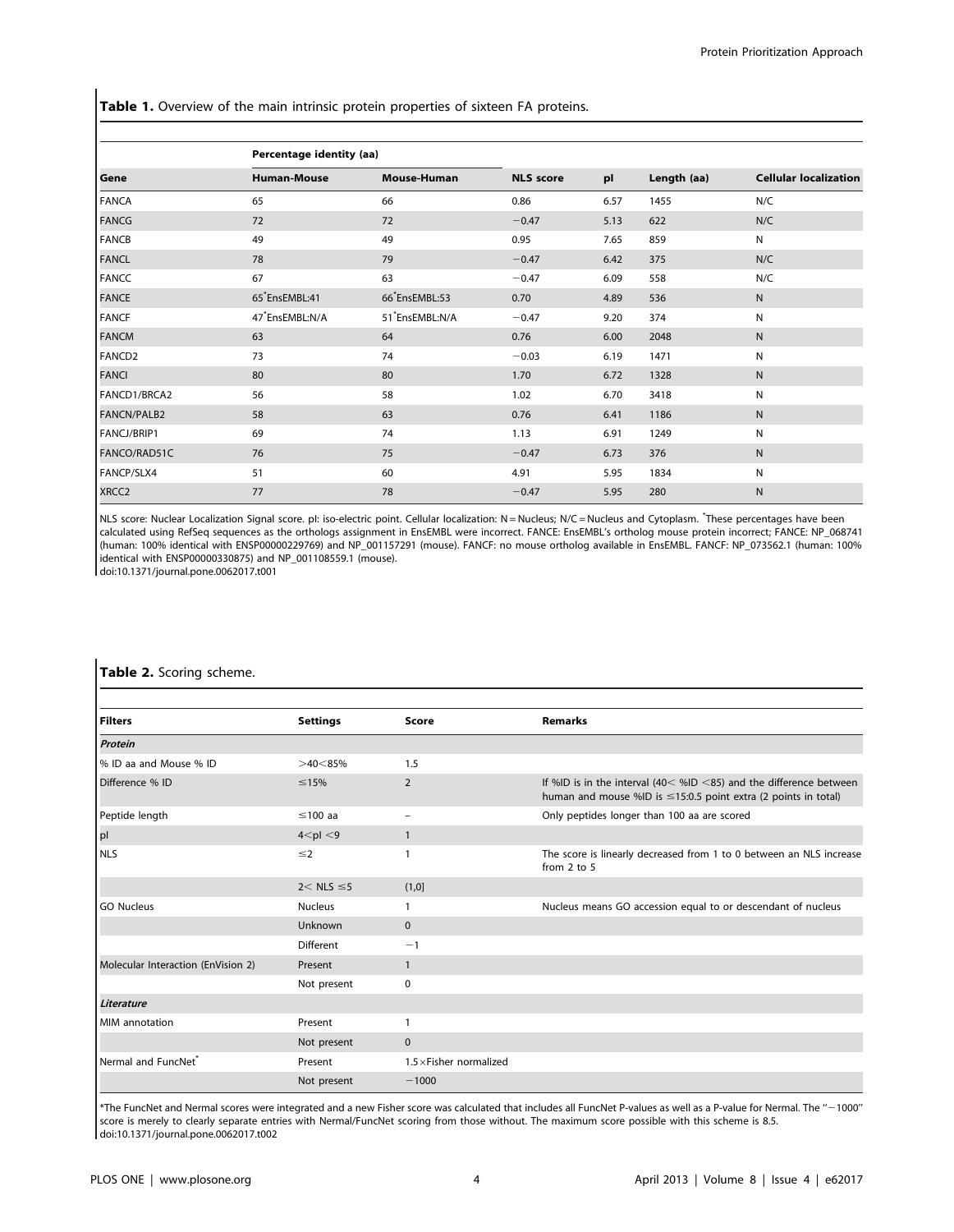Table 3. Top 150 genes from the combined ranking.

| Position                 | <b>Gene Name</b>   | Score | Position | <b>Gene Name</b>    | Score | Position | <b>Gene Name</b>            | Score |
|--------------------------|--------------------|-------|----------|---------------------|-------|----------|-----------------------------|-------|
| $\mathbf{1}$             | BRCA1              | 8.500 | 51       | RAD51L3             | 6.461 | 101      | IFIH <sub>1</sub>           | 6.303 |
| 2                        | <b>FANCG</b>       | 8.156 | 52       | MAD1L1              | 6.452 | 102      | <b>XPA</b>                  | 6.301 |
| $\vert$ <sub>3</sub>     | <b>FANCA</b>       | 8.131 | 53       | BIN <sub>2</sub>    | 6.430 | 103      | IRF3                        | 6.294 |
| 4                        | <b>FANCC</b>       | 8.005 | 54       | KIT                 | 6.428 | 104      | CDKN1B                      | 6.293 |
| $\overline{\phantom{a}}$ | RPA1               | 7.867 | 55       | SMARCAL1            | 6.426 | 105      | <b>ZNF217</b>               | 6.290 |
| 6                        | <b>BLM</b>         | 7.866 | 56       | DBF4                | 6.417 | 106      | <b>CCNO</b>                 | 6.290 |
| 7                        | FANCD <sub>2</sub> | 7.854 | 57       | STAG3               | 6.416 | 107      | PRDM2                       | 6.284 |
| 8                        | BARD1              | 7.733 | 58       | PML                 | 6.408 | 108      | RFC4                        | 6.282 |
| 9                        | RECQL5             | 7.727 | 59       | BRIP1               | 6.405 | 109      | <b>SPO11</b>                | 6.279 |
| 10                       | XRCC3              | 7.694 | 60       | NFE2L3              | 6.403 | 110      | BCL3                        | 6.275 |
| 11                       | <b>BCCIP</b>       | 7.690 | 61       | CDKN1C              | 6.398 | 111      | <b>NUP62</b>                | 6.271 |
| 12                       | <b>FANCL</b>       | 7.635 | 62       | PMS1                | 6.397 | 112      | <b>ITGB3BP</b>              | 6.270 |
| 13                       | CHEK2              | 7.631 | 63       | CDC <sub>25</sub> C | 6.389 | 113      | TULP3                       | 6.269 |
| 14                       | <b>FANCE</b>       | 7.618 | 64       | CDKN1A              | 6.384 | 114      | <b>ITGAE</b>                | 6.261 |
| 15                       | <b>NBN</b>         | 7.578 | 65       | RAD51               | 6.377 | 115      | PSMD9                       | 6.260 |
| 16                       | <b>TP53</b>        | 7.554 | 66       | OGG1                | 6.376 | 116      | E <sub>2F<sub>2</sub></sub> | 6.259 |
| 17                       | RAD52              | 7.508 | 67       | CCNA1               | 6.375 | 117      | NAP1L2                      | 6.259 |
| 18                       | <b>FANCB</b>       | 7.500 | 68       | RAD51C              | 6.372 | 118      | MBD4                        | 6.259 |
| 19                       | MDC1               | 7.392 | 69       | SUMO1               | 6.367 | 119      | MLF1                        | 6.259 |
| 20                       | PMS <sub>2</sub>   | 7.358 | 70       | TAF1B               | 6.361 | 120      | RAD54B                      | 6.257 |
| 21                       | <b>FANCM</b>       | 7.311 | 71       | RTEL <sub>1</sub>   | 6.361 | 121      | IFI35                       | 6.257 |
| 22                       | MUS81              | 7.291 | 72       | MZF1                | 6.357 | 122      | REV1                        | 6.256 |
| 23                       | <b>ATRIP</b>       | 7.223 | 73       | KNTC1               | 6.356 | 123      | SRA1                        | 6.254 |
| 24                       | <b>FANCI</b>       | 7.214 | 74       | CDC7                | 6.354 | 124      | ELP4                        | 6.249 |
| 25                       | BRF <sub>2</sub>   | 7.152 | 75       | ZWINT               | 6.353 | 125      | ORC2L                       | 6.249 |
| 26                       | IKBKE              | 7.129 | 76       | TP53BP1             | 6.351 | 126      | CDC25B                      | 6.247 |
| 27                       | DNA <sub>2</sub>   | 7.074 | 77       | <b>NCL</b>          | 6.349 | 127      | MDM <sub>2</sub>            | 6.246 |
| 28                       | PALB <sub>2</sub>  | 6.854 | 78       | <b>PNKP</b>         | 6.344 | 128      | NDC80                       | 6.243 |
| 29                       | BUB1               | 6.801 | 79       | MAP1S               | 6.343 | 129      | FOXN4                       | 6.243 |
| 30                       | BACH1              | 6.689 | 80       | HMOX1               | 6.343 | 130      | KIF11                       | 6.242 |
| 31                       | DCLRE1B            | 6.653 | 81       | BRCA <sub>2</sub>   | 6.341 | 131      | TAF1A                       | 6.242 |
| 32                       | DDX11              | 6.648 | 82       | ERCC1               | 6.340 | 132      | CASP8                       | 6.240 |
| 33                       | DDX12              | 6.648 | 83       | SFRS1               | 6.338 | 133      | ERCC <sub>5</sub>           | 6.240 |
| 34                       | CCNE1              | 6.568 | 84       | ATAD <sub>2</sub>   | 6.336 | 134      | WDHD1                       | 6.240 |
| 35                       | RAD17              | 6.565 | 85       | CHRNA4              | 6.335 | 135      | NCAPD3                      | 6.238 |
| 36                       | NCOA3              | 6.558 | 86       | <b>CEP250</b>       | 6.330 | 136      | RNASEL                      | 6.238 |
| 37                       | RAD9A              | 6.550 | 87       | APEX2               | 6.329 | 137      | NCOA4                       | 6.238 |
| 38                       | LIG1               | 6.544 | 88       | <b>LRPPRC</b>       | 6.327 | 138      | HIF3A                       | 6.237 |
| 39                       | ERCC6              | 6.538 | 89       | <b>CHFR</b>         | 6.327 | 139      | RFX5                        | 6.237 |
| 40                       | RPA3               | 6.526 | 90       | USP8                | 6.326 | 140      | <b>CCNF</b>                 | 6.233 |
| 41                       | <b>GMNN</b>        | 6.502 | 91       | RBBP8               | 6.325 | 141      | KLF1                        | 6.232 |
| 42                       | BUB1B              | 6.500 | 92       | POLR2H              | 6.325 | 142      | TFDP3                       | 6.232 |
| 43                       | TTF <sub>2</sub>   | 6.498 | 93       | RASSF7              | 6.324 | 143      | CHEK1                       | 6.231 |
| 44                       | XRCC5              | 6.492 | 94       | PPARGC1B            | 6.322 | 144      | DAPK3                       | 6.228 |
| 45                       | XRCC4              | 6.488 | 95       | <b>TRH</b>          | 6.319 | 145      | <b>NUP153</b>               | 6.228 |
| 46                       | XRCC <sub>2</sub>  | 6.486 | 96       | FOXM1               | 6.317 | 146      | UIMC1                       | 6.228 |
| 47                       | NOP14              | 6.469 | 97       | PRC1                | 6.313 | 147      | SOD3                        | 6.227 |
| 48                       | MAPT               | 6.468 | 98       | <b>NCAPH</b>        | 6.307 | 148      | NEK3                        | 6.226 |
| 49                       | ZBTB32             | 6.463 | 99       | SKAP1               | 6.307 | 149      | FOXO4                       | 6.224 |
| 50                       | UBE2T              | 6.463 | 100      | <b>TGFA</b>         | 6.305 | 150      | UBASH3A                     | 6.224 |

doi:10.1371/journal.pone.0062017.t003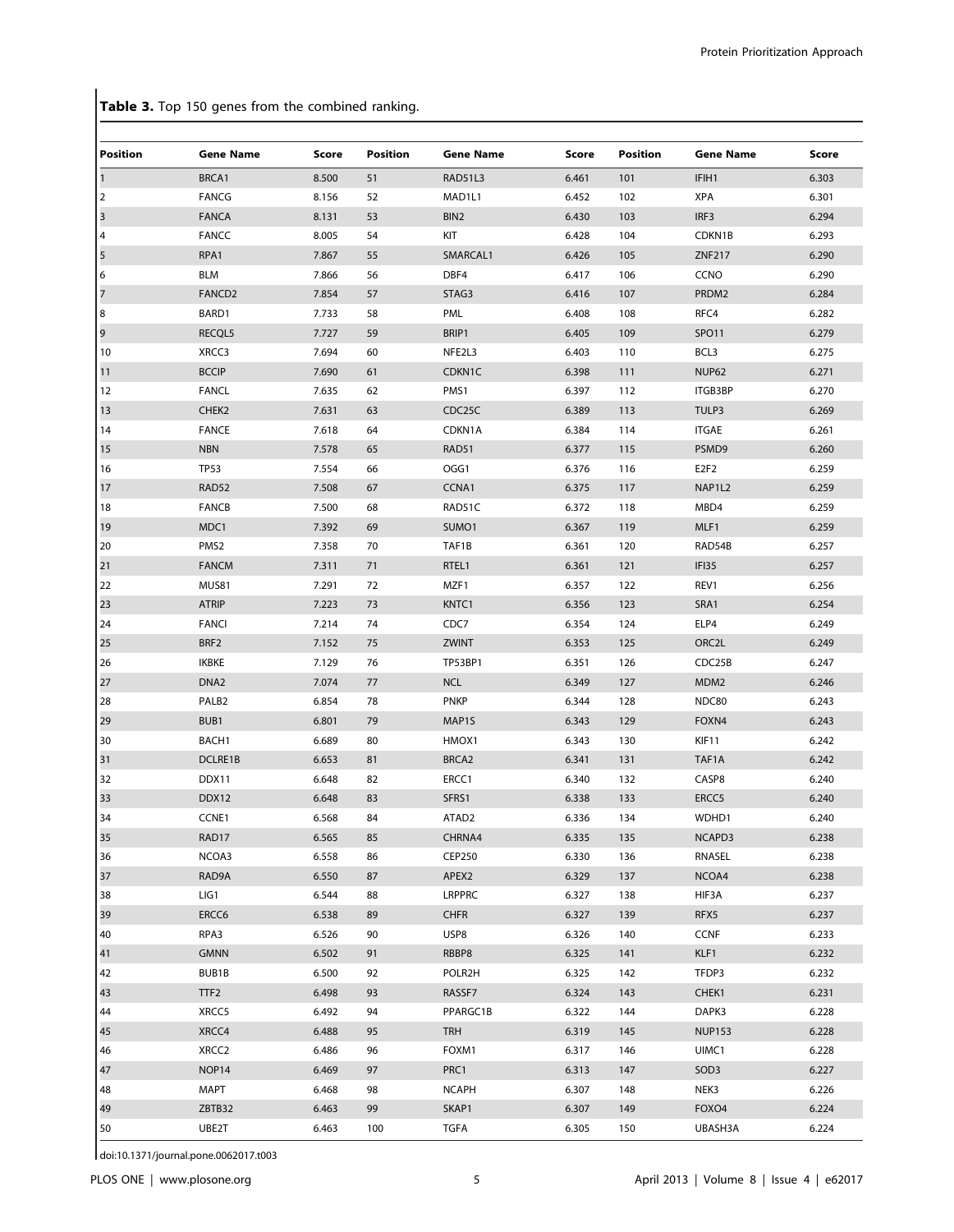Table 4. Scores for the sixteen known FA proteins.

| Score   |
|---------|
| 8.16    |
| 8.13    |
| 8.00    |
| 7.85    |
| 7.64    |
| 7.62    |
| 7.50    |
| 7.31    |
| 7.21    |
| 6.85    |
| 6.49    |
| 6.41    |
| 6.37    |
| 6.34    |
| 5.01    |
| $4.34*$ |
|         |

\*Manual inspection showed that the FANCF ortholog was not present in EnSEMBL (see Table 1), therefore FANCF should have scored 2 points higher. doi:10.1371/journal.pone.0062017.t004

a scoring in which the presence of NLS scores in the higher ranges from 2 to 5 resulted in a linear decrease in assigned points, ranging from 1 to 0. In total 94% of the peptides analysed displayed scores between  $-0.47$  and 2.00, and therefore received points. The pI range chosen,  $4\leq pI \leq 9$ , results in 75% of the analysed proteins receiving a point. Since the relevance of a nuclear localization for the DNA repair function, the presence of the GO accession ''nucleus'' or a descendant of nucleus was used to give one point. In case no GO accession was available zero points were given, while one point was subtracted when the accession was not nucleus. Although the first two features evidently lack large

| <b>Cut-off Score</b> | $#$ Genes |
|----------------------|-----------|
| $\geq$ 3.00          | 10610     |
| $\geq 4.00$          | 7213      |
| $\geq 4.50$          | 1749      |
| $\geq 5.00$          | 1673      |
| $\geq$ 5.50          | 919       |
| $\geq 6.00$          | 868       |
| $\geq 6.25$          | 123       |
| $\geq 6.50$          | 41        |
| $\geq 7.00$          | 27        |

doi:10.1371/journal.pone.0062017.t005

discriminative power, these can, nevertheless, contribute to the overall scoring scheme and were therefore retained as parameter.

Second, we expanded the scoring of the proteome with publicly available interaction data. If a protein in the proteome has an interaction with at least one of the thirteen FA proteins according to the EnVision 2 Molecular Interaction results, one point was given. Further, a point was given when an OMIM entry was present; this was primarily to give known genes, including those not yet related to DNA repair pathways, a higher weight. Often, the genes were already known for a long time (e.g. RAD51C) but not yet related to FA. In addition, known genes in ranked lists can be easier ruled out/or selected for often laborious further analysis as more information is present on these genes. We also obtained scores for the tools Nermal (biosemantics; literature mining) and FuncNet (which includes the literature mining tool iHop). Nermal turned out to have a good coverage of the proteome and for a large number of proteins Nermal was the only or one of the few tools providing a prediction. However, for other proteins FuncNet was more informative. For ranking purposes, we therefore included both the Nermal and the FuncNet scores.

|                           |       | Percentage identity (aa) |                    |                  |      |                          |            |                          |                   |
|---------------------------|-------|--------------------------|--------------------|------------------|------|--------------------------|------------|--------------------------|-------------------|
| <b>Associated protein</b> | Score | <b>Human-Mouse</b>       | <b>Mouse-Human</b> | <b>NLS</b> score | pl   | Length <sup>"</sup> (aa) | <b>MIM</b> | <b>Interaction</b>       | <b>GO nucleus</b> |
| FAAP100/C17orf70          | 6.15  | 73                       | 61                 | $-0.47$          | 4.89 | 730                      | 611301     | $\overline{\phantom{0}}$ |                   |
| USP <sub>1</sub>          | 5.44  | 88                       | 88                 | 1.12             | 5.13 | 785                      | 603478     |                          |                   |
| FAAP24/C19orf40           | 5.16  | 81                       | 79                 | $-0.22$          | 9.70 | 215                      | 610884     |                          | $-1$              |
| FAN1/MTMR15               | 4.53  | 47                       | 65                 | 2.30             | 7.36 | 1017                     |            |                          |                   |
| FAAP16/MHF1/APITD1        | 4.05  | N/A                      | N/A                | 0.02             | 7.87 | 164                      | 609130     | $\overline{\phantom{0}}$ |                   |
| UAF1/WDR48                | 4.05  | 98                       | 98                 | $-0.47$          | 7.04 | 677                      | 612167     | $\overline{\phantom{0}}$ |                   |
| FAAP20/C1orf86            | 2.00  | 30                       | 46                 | $-0.47$          | 8.71 | 283                      |            |                          | $-1$              |
| FAAP10/MHF2/STRA13        | 1.11  | N/A                      | N/A                | $-0.47$          | 5.69 | 81                       |            |                          |                   |

\*NLS and pI based on longest peptide.

 $\mathbf{I}$ 

The relatively large difference in percentage identity between human-mouse and mouse-human of FAN1/MTMR15 indicates a difference in sequence length. Indeed, upon manually checking the length for the human MTMR15 protein turned out to be 1017 aa (ENSP00000354497) and for the mouse ortholog 743 aa (ENSMUSP00000103138). When interrogating the FAN1 ortholog at NCBI HomoloGene, both proteins were of similar length and an identity score of 71% was predicted for human-mouse and mouse-human (Human: NP\_055782.3, Mouse: NP\_808561.2). The missing or wrong orthologs in EnsEMBL also contribute to the lower scoring of FAAP16 (human-mouse 78% amino acid identity; mouse-human 83% amino acid identity) and FAAP20 (human-mouse 53% amino acid identity; mouse-human 53% amino acid identity) and FAAP10 (human-mouse 64% amino acid identity; mouse-human 64% amino acid identity) when interrogating the orthologs at NCBI HomoloGene.

doi:10.1371/journal.pone.0062017.t006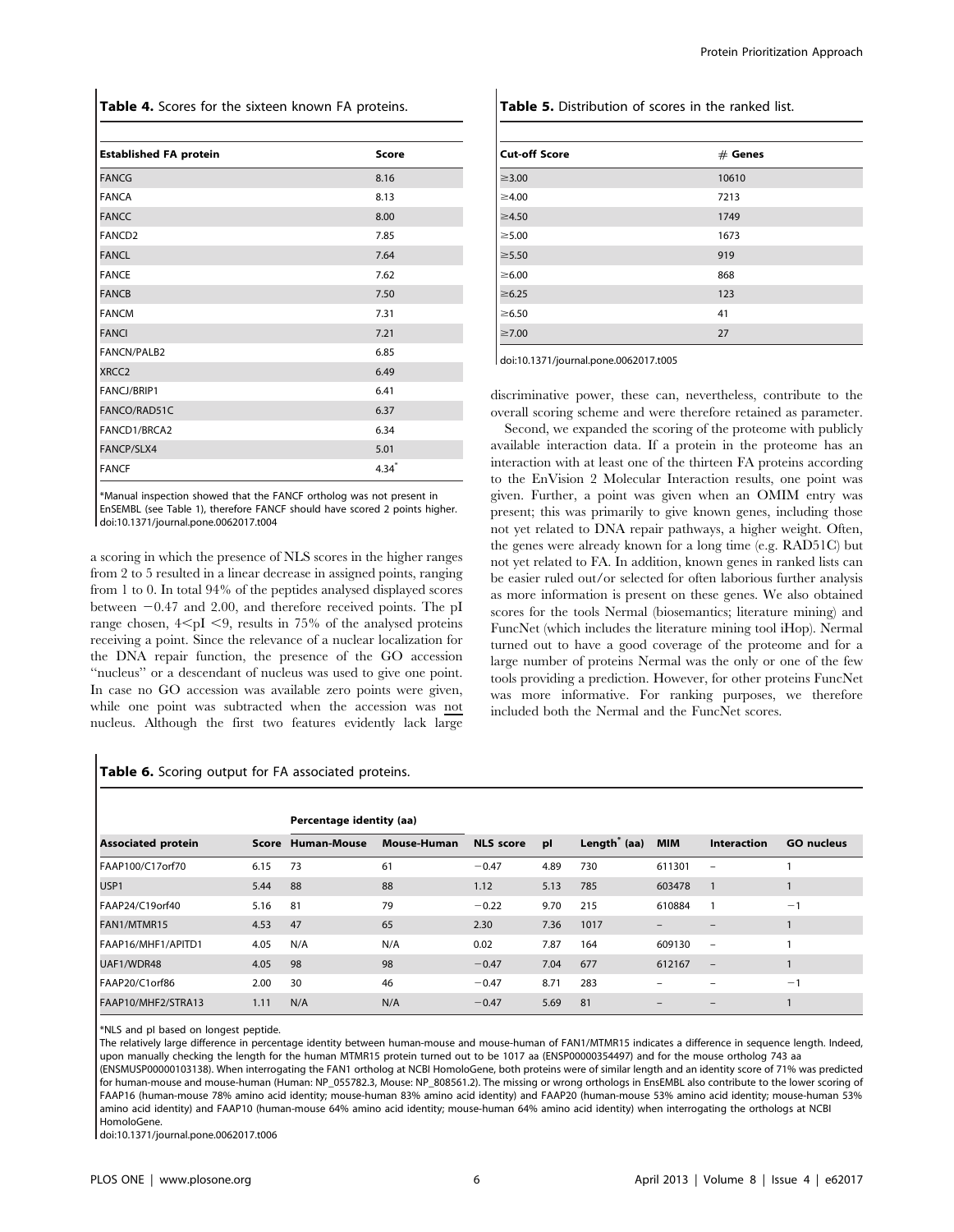Table 7. Overview proteins involved in processes coordinated by the FA/BRCA pathway.

| Protein           | Score | Process*                  |
|-------------------|-------|---------------------------|
| BRCA1             | 8.50  | homologous recombination  |
| XRCC3             | 7.69  | homologous recombination  |
| NBN/NBS1          | 7.58  | homologous recombination  |
| RAD52             | 7.51  | homologous recombination  |
| <b>MUS81</b>      | 7.29  | nucleolytic incision      |
| XRCC <sub>2</sub> | 6.49  | homologous recombination  |
| RAD51L3/RAD51D    | 6.46  | homologous recombination  |
| RAD51             | 6.38  | homologous recombination  |
| ERCC1             | 6.34  | nucleolytic incision      |
| RBBP8/CtIP        | 6.33  | homologous recombination  |
| RAD54B            | 6.26  | homologous recombination  |
| REV1              | 6.26  | translesion DNA synthesis |
| EME1              | 6.22  | nucleolytic incision      |
| EME <sub>2</sub>  | 6.06  | nucleolytic incision      |
| GEN <sub>1</sub>  | 6.05  | nucleolytic incision      |
| RAD51L1/RAD51B    | 5.86  | homologous recombination  |
| MRE11A            | 5.57  | homologous recombination  |
| DMC1              | 5.52  | homologous recombination  |
| ERCC4/XPF         | 5.32  | nucleolytic incision      |
| RAD50             | 5.17  | homologous recombination  |
| RAD54L            | 4.75  | homologous recombination  |
| REV3/REV3L        | 4.22  | translesion DNA synthesis |
| GIYD <sub>2</sub> | 4.00  | nucleolytic incision      |
| SHFM1             | 3.76  | homologous recombination  |
| REV7/MAD2L2       | 3.14  | translesion DNA synthesis |
| GIYD1             | 3.00  | nucleolytic incision      |

\*Information based on http://sciencepark.mdanderson.org/labs/wood/DNA\_ Repair Genes.html and [54].

doi:10.1371/journal.pone.0062017.t007

### Validation of the Ranking Approach

The ranking of all proteins based on FA-protein properties, resulted in a top 150 list (Table 3). The FA proteins score in general high, as can be expected since the scoring is based on their properties (Table 4). Furthermore, only 1673 unique associated gene names (including the FA proteins and proteins without a Nermal and/or FuncNet score) score 5 points or higher (Table 5) which is 7.5% of all unique associated gene names. The FANCF protein scored relatively low, compared to the other FA proteins. This could be attributed to the fact that in the automated scoring the mouse ortholog FANCF was missing, resulting in zero points for the human-mouse comparison feature. After manual correction of the percentage amino acid identity, FANCF ends up at the same level as FANCJ/BRIP1 and FANCD1/BRCA2 with 6.34 points. We hypothesized that in this particular ranking, a cut-off score  $\geq$ 5 will select for FA like candidates (Table 4 and 5).

Since only the first thirteen FA proteins were used for pipeline generation, we could also determine how the three newest members of the FA protein family, FANCO/RAD51C, FANCP/SLX4, and XRCC2 were performing (Table 4). The overall score for FANCO/RAD51C and XRCC2 turned out to be in the range of known FA proteins, while FANCP/SLX4 scored lower than known FA proteins. FANCP/SLX4 has a relatively

high NLS score compared to the other FA proteins, even though we adjusted the NLS score for extremes. In addition, at the time of data retrieval no OMIM entry was present for SLX4.

In the case of FA, there are strong candidates for FA genes uncovered by biochemical studies. These include the so-called FAAP proteins [30–33], which associate to the core complex, a nuclease FAN1 [34–37], and a deubiquitinating enzyme complex consisting of USP1 and UAF1 [38,39]. These proteins, upon disruption, display the FA hallmarks including MMC sensitivity. Therefore, we were interested in how these proteins were ending up in our ranking (Table 6). Three of these, FAAP100, USP1, and FAAP24, would also have been suggested with our automated ranking scheme, with a respectively score of 6.15 (rank: 299), 5.44 (rank: 890), and 5.16 (rank: 1011). The protein UAF1 is a highly conserved in mouse (98% aa identity), and therefore had a score of 4.05 (no points for the conservation interval 40–85%). UAF1 functions as an activator of USP1 (by itself USP1 has almost no deubiquitinating activity), and the protein complex together functions as a deubiquitinating enzyme. Interestingly, it has been reported that UAF1 is an abundant protein in human cells, and that UAF1 may have additional functions [39], besides regulating the FA pathway. For the three other FAAPs (FAAP16:4.05, FAAP20:2.00, and FAAP10:1.11) and FAN1 (4.53), manual correction of the orthology feature was required, as was the case FANCF. In addition, FAAP10 was not properly scored, due to the fact that the threshold for scoring of peptides was set at larger than 100 amino acids, and FAAP10 is 81 amino acids in length. Overall, the chosen settings leads to logical candidates in the top. However, awareness is important, since strong candidates may not show up by, for example, wrong mapping of orthologs.

To further validate the method, we analyzed several proteins that are involved in DNA repair processes that the FA/BRCA pathway is coordinating, which include nucleolytic incision, translesion DNA synthesis (TLS), and homologous recombination [54] (Further see Table 7). Of the 26 analyzed proteins, 20 score above 5 points, of which 12 are also in the top 150: BRCA1, XRCC3, NBN/NBS1, RAD52, MUS81, XRCC2, RAD51L3/ RAD51D, RAD51, ERCC1, RBBP8/CtIP, RAD54B, and REV1 (Table 3 and 7). REV1, is involved in translesion DNA synthesis and scores higher (6.26) than REV3 (4.22) and REV7 (3.14) that together form a complex called Pol  $\zeta$ , mainly because the last two are highly conserved (more than 85%). REV1 functions as a scaffold protein to recruit and coordinate TLS polymerase, such as Pol  $\zeta$  [55,56]. Pol  $\zeta$  has besides translesion DNA synthesis another essential role in cell proliferation [57]. The difference in score suggest that a high score  $(\geq 5)$  can distinguish between proteins that have a direct interaction with the FA/BRCA pathway (USP1 and REV1) and proteins that are coordinated via this link (UAF1 and Pol  $\zeta$ ).

In addition, we investigated a prime candidate for a novel FA gene based on whole-genome next generation sequencing data. The particular gene, PRR12, harboured two possible pathogenic mutations, which followed proper segregation as expected for a recessive disorder (unpublished data). However, based on our ranking system, this gene turned out to be an unlikely candidate, having only 1 point. Further functional testing, confirmed that PRR12 did not display the hallmark FA features. Upon PRR12 disruption by siRNA, the cells were still resistant to MMC. Furthermore, downregulation of PRR12 did not result in a reduction of RAD51 focus formation (Figure 2; Material and Methods S1), which is characteristic for the cells of the patient in which the PRR12 variants were found (unpublished data). This confirmed that a low score in our ranking corresponded to a non-FA protein (in this case).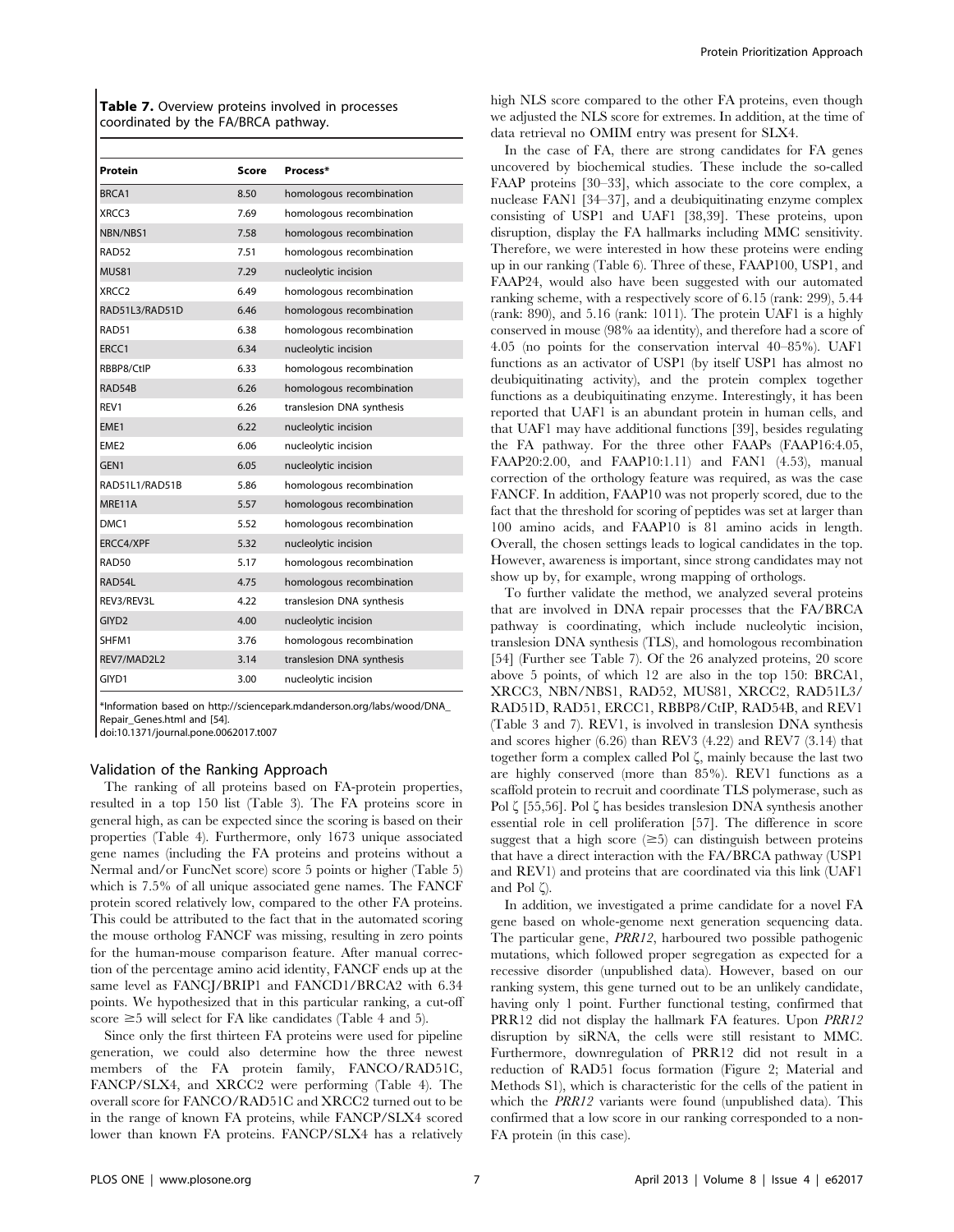

Figure 2. Validation of FA candidate PRR12. MMC growth inhibition assays and RAD51 foci in HeLa cells after siRNA knockdown with specific siRNAs for BRCA2, FANCD2, and PRR12 or with negative control siRNAs. A) MMC growth inhibition assays after siRNA knockdown of BRCA2 and FANCD2 show sensitivity to MMC. siRNA knockdown of PRR12 does not result in MMC sensitivity. Data represent average values from one<br>representative experiment performed in triplicate. B) Relative gene expression was calcula targeting oligo and TBP. The normalized expression (average of two different primer sets per gene) of the non targeting oligo was set at 100%, and knockdown efficiency for BRCA2, FANCD2, and PRR12 siRNA has been indicated. C) siRNA knockdown of BRCA2 results in diminished RAD51 foci, whereas siRNA knockdown of FANCD2 and PRR12 show RAD51 foci after knockdown. Green: aRAD51; Red: aTOPRO3. doi:10.1371/journal.pone.0062017.g002







Figure 3. GO enrichment top 150 of Ranked, Nermal, and FuncNet. Number of genes observed with the GO terms "response to DNA damage stimulus'' (GO:0006974) and ''DNA repair'' (GO:0006281) in the top 150 of our combined ranking approach ''Ranked'', the literature mining tool ''Nermal'', and the protein function prediction tool ''FuncNet''. Number of genes observed, number of genes expected (P-value) for GO term "response to DNA damage stimulus" (GO:0006974): Ranked 71, 5 (5.50E-64); Nermal 65, 5 (7.10E-56); FuncNet 53, 5 (4.27E-42). GO term "DNA repair" (GO:0006281): Ranked 61, 4 (1.28E-60); Nermal 62, 3 (1.24E-62); FuncNet 47, 3 (1.54E-42). doi:10.1371/journal.pone.0062017.g003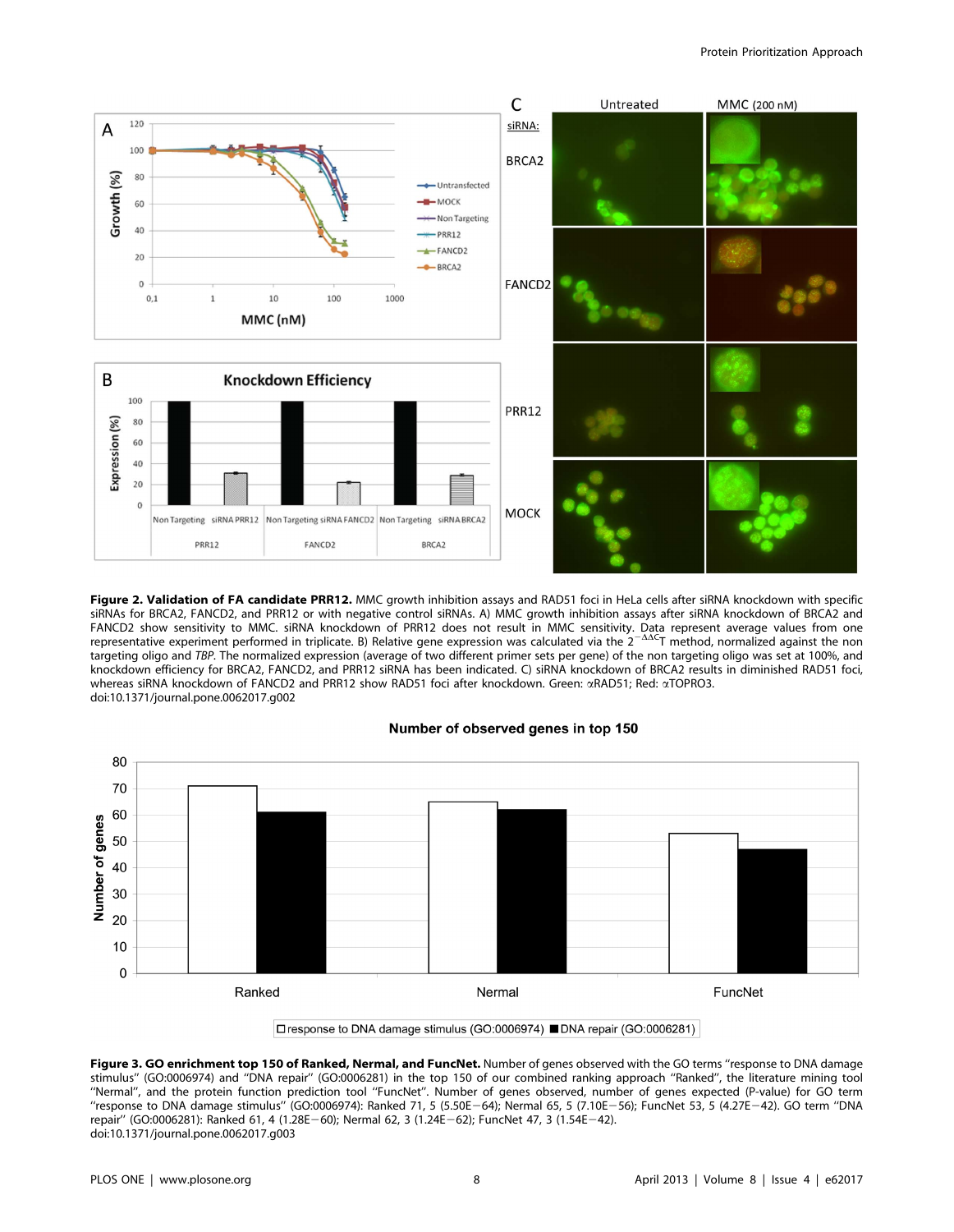Table 8. Top 10 biological processes for the combined ranking.

|                                   |                   |              | $#$ Genes       |                 |              |
|-----------------------------------|-------------------|--------------|-----------------|-----------------|--------------|
| GO-Term                           | <b>GO-Term id</b> | P-value      | <b>Observed</b> | <b>Expected</b> | <b>Total</b> |
| cell cycle process                | GO:0022402        | $1.24E - 23$ | 38              | 5.33            | 888          |
| cell cycle phase                  | GO:0022403        | $4.00E - 23$ | 35              | 4.41            | 735          |
| mitotic cell cycle                | GO:0000278        | $2.62E - 22$ | 33              | 3.98            | 663          |
| cell cycle                        | GO:0007049        | $2.33E - 21$ | 40              | 7.04            | 1173         |
| regulation of cell cycle arrest   | GO:0071156        | $8.52E - 16$ | 18              | 1.34            | 223          |
| regulation of cell cycle          | GO:0051726        | $3.32E - 15$ | 25              | 3.51            | 585          |
| cell cycle arrest                 | GO:0007050        | $4.27E - 15$ | 20              | 1.97            | 329          |
| regulation of cell cycle process  | GO:0010564        | $5.08E - 15$ | 20              | 1.99            | 332          |
| negative regulation of cell cycle | GO:0045786        | $6.90E - 15$ | 21              | 2.31            | 385          |
| cell cycle checkpoint             | GO:0000075        | $7.67E - 15$ | 17              | 1.28            | 214          |

Biological process enrichment for the 89 remaining genes of the ranked top 150 that do not have the GO annotation ''DNA repair'' (GO:0006281). The 89 genes were analysed for enrichment via Genomatix GeneRanker. # Genes Observed = the number of genes from the input set which have this annotation; # Genes Expected = the number of genes one would expect to have this annotation based on the input set;  $#$  Genes Total = the number of genes from the complete genome which have this annotation.

doi:10.1371/journal.pone.0062017.t008

Furthermore, we evaluated the performance of the ranking scheme for identification of proteins enriched for functional classifications relevant to FA. A clear enrichment was found when screening the top 150 of the list for GO annotations ''response to DNA damage stimulus'' (GO:0006974; observed: 71; expected: 5; P-value:  $5.50E-64$ ) and "DNA repair" (GO:0006281; observed: 61; expected: 4; P-value:  $1.28E-60$ ; Figure 3). To demonstrate the effect of our combined scoring using multiple criteria, we also compared our top 150 list (''Ranked'') to the top 150 lists of the literature-mining tool ''Nermal'' and the protein function prediction tool ''FuncNet''. When only FuncNet was used, the number of genes with the GO annotation for ''response to DNA damage stimulus" (observed: 53; expected: 5; P-value:  $4.27E-42$ ) and "DNA repair" (observed: 47; expected: 3; P-value:  $1.54E-42$ ) were clearly lower compared to our ranking. However, the top 150 of Nermal ''response to DNA damage stimulus'' (observed: 65;

expected: 5; P-value:  $7.10E-56$ ) and "DNA repair" (observed: 62; expected: 3; P-value:  $1.24E-62$ ) results in similar number of genes for the ''DNA repair'' annotation (Ranked: 61 genes and Nermal: 62 genes). To study the difference between our ranking (including Nermal and FuncNet) and Nermal alone, we also analyzed the remaining genes in the top 150 that do not have the ''DNA repair'' annotation for functional categories (Table 8 and 9). We chose for the ''DNA repair'' term so that both lists are comparable in size (for Ranked: 150 genes –61 genes with GO term ''DNA repair'' and 89 genes that do not have the GO term ''DNA repair'' and for Nermal: 150 genes –62 genes with GO term ''DNA repair'' and 88 genes that do not have the GO term ''DNA repair''). In the case of our approach, the remaining genes were significantly enriched for cell cycle-regulated genes (10 most significant categories; all cell cycle; Table 8). The emphasis on cell cycle parallels the important role for FA proteins in the cell cycle. From the top 10 GO

Table 9. Top 10 biological processes for Nermal.

|                                                              |            |              | $#$ Genes       |                 |              |
|--------------------------------------------------------------|------------|--------------|-----------------|-----------------|--------------|
| GO-Term                                                      | GO-Term id | P-value      | <b>Observed</b> | <b>Expected</b> | <b>Total</b> |
| negative regulation of cellular process                      | GO:0048523 | $1.10E - 11$ | 38              | 12.18           | 2104         |
| negative regulation of biological process                    | GO:0048519 | $1.62E - 10$ | 38              | 13.30           | 2298         |
| cell cycle                                                   | GO:0007049 | $2.66E - 08$ | 24              | 6.79            | 1173         |
| cell proliferation                                           | GO:0008283 | $4.81E - 08$ | 24              | 7.00            | 1210         |
| cell cycle process                                           | GO:0022402 | $1.10E - 07$ | 20              | 5.14            | 888          |
| protein modification by small protein conjugation or removal | GO:0070647 | $1.34E - 07$ | 14              | 2.46            | 425          |
| regulation of cell proliferation                             | GO:0042127 | $1.47E - 07$ | 20              | 5.23            | 904          |
| requlation of cell cycle                                     | GO:0051726 | $1.96E - 07$ | 16              | 3.39            | 585          |
| protein modification by small protein conjugation            | GO:0032446 | $2.20E - 07$ | 13              | 2.17            | 375          |
| negative regulation of cell cycle                            | GO:0045786 | $2.97E - 07$ | 13              | 2.23            | 385          |

Biological process enrichment for the 88 remaining genes of the Nermal top 150 that do not have the GO annotation ''DNA repair'' (GO:0006281). The 88 genes were analysed for enrichment via Genomatix GeneRanker. # Genes Observed = the number of genes from the input set which have this annotation; # Genes Expected = the number of genes one would expect to have this annotation based on the input set;  $#$  Genes Total = the number of genes from the complete genome which have this annotation.

doi:10.1371/journal.pone.0062017.t009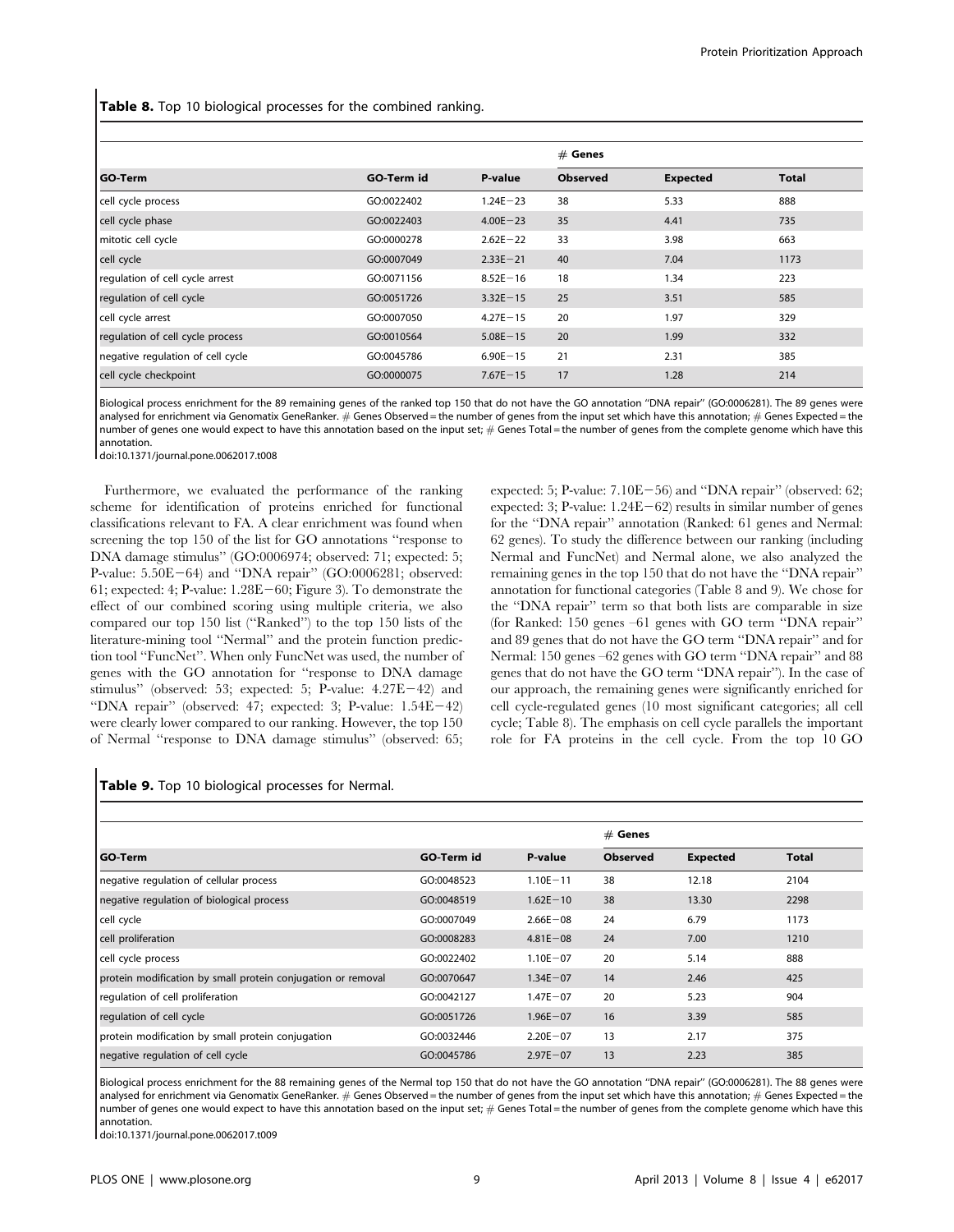

cell cycle process

Figure 4. Overview genes involved in "Cell cycle process", Ranked vs Nermal. Analysis of the overlap between our combined approach and Nermal for the GO biological process term ''Cell cycle process'' (GO:0022402). Top 150 of either our combined ranking or Nermal alone were analyzed for GO term ''DNA repair'' (GO:0006281) and these genes were discarded. The remaining lists (Ranking combination scheme: 89 genes and Nermal: 88 genes) were further compared. In total, 7 genes were found in common (BACH1, NFE2L3, DDX11, CHEK2, MAPT, BUB1B, UBASH3A). A combined list of the remaining genes (Ranking: 81 genes and Nermal: 82 genes; total 163 genes) was analyzed with the Genomatix Pathway System (GePS). The biological process term "Cell cycle process" was the most enriched (P-value: 4.83E-25). The relation between the different cell cycle proteins is depicted (red: candidates combined ranking scheme, blue: candidates Nermal). doi:10.1371/journal.pone.0062017.g004

# p(HI) distribution



Figure 5. Distribution of haploinsufficiency probabilities (p(HI)). Distribution of haploinsufficiency probabilities (p(HI)) for the human genome (from Huang et al. [61]). The mean p(HI) values for all human genes and 143 genes of our top 150 set are given as respectively, light blue and orange circles on the x-axis.  $p(H) = 1$  means highly haploinsufficient,  $p(H) = 0$  haplosufficient. doi:10.1371/journal.pone.0062017.g005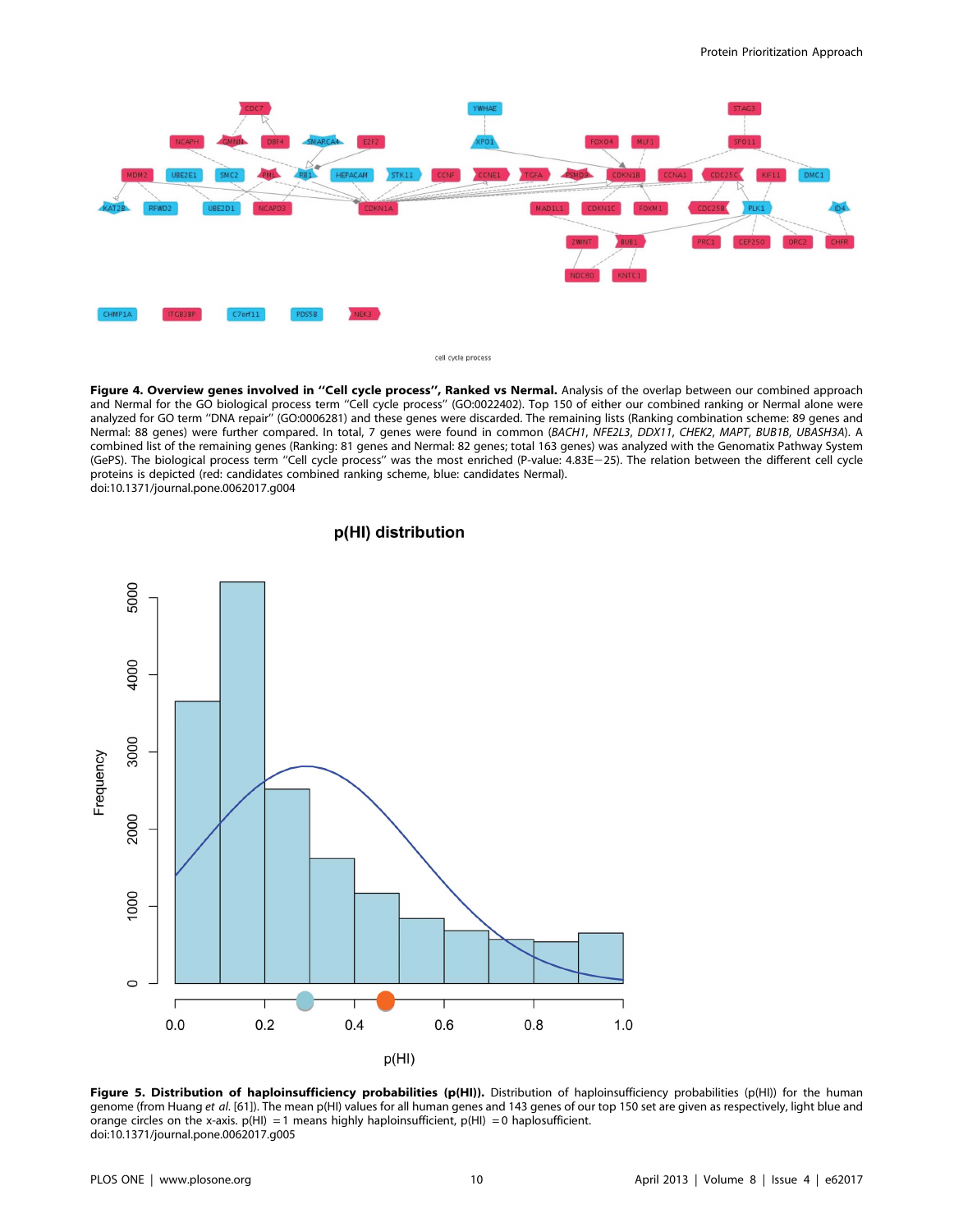

Figure 6. Distribution of scores of the top 150 vs p(HI). The scores of the top 150 of our ranked approach were plotted against the p(HI) values of Huang et al. [61]. Shown are 143 genes, since 7 genes were not available in Huang's data set. doi:10.1371/journal.pone.0062017.g006

enrichments obtained for Nermal, only 4 GO terms were cellcycle related (Table 9). The relation between the different cellcycle related proteins uncovered by our approach (including Nermal and FuncNet) or with Nermal alone is shown in Figure 4.

Proteins that participate in the same pathway usually display similar expression. As mentioned above, FA genes are expressed in a variety of tissues, but not at very high levels (cf. GeneNote profiles). The expression of a subset of mRNAs for FA genes is downregulated upon serum withdrawal and, although less strongly, upon reaching confluence, as for example tested in the human T98G cell model [58]. Genes such as DNA2, BUB1, DCLRE1B, DDX11 and GMNN from the top 150 list are similarly regulated for these cell cycle features and may display an as yet not recognized interaction with the FA network.

So far, only biallelic/recessive mutations in the genes of the upstream branch (FANC-A, -B, -C, -E, -F, -G, -L, and -M) cause a clinical phenotype. The downstream branch, harbouring FANCD1/BRCA2, FANCN/PALB2, and FANCJ/BRIP1, both biallelic and/or monoallelic mutations result in a disease phenotype, notably breast cancer predisposition [59]. The top candidate in our ranking BRCA1, is another breast cancer

|                 | <b>Table 10.</b> High scoring genes versus low $\langle$ <0.2) and high |  |  |  |  |
|-----------------|-------------------------------------------------------------------------|--|--|--|--|
| $(>0.9)$ p(HI). |                                                                         |  |  |  |  |

| Score Ranking >6.75 |                   |  |
|---------------------|-------------------|--|
| p(HI) < 0.2         | p(HI) > 0.9       |  |
| PALB <sub>2</sub>   | <b>TP53</b>       |  |
| RECQL5              | BRCA1             |  |
| <b>FANCB</b>        | RPA <sub>1</sub>  |  |
| <b>FANCC</b>        | BUB <sub>1</sub>  |  |
| <b>FANCM</b>        | CHEK <sub>2</sub> |  |
| <b>FANCE</b>        |                   |  |

doi:10.1371/journal.pone.0062017.t010

predisposition gene. Interestingly, recently biallelic deleterious BRCA1 mutations were discovered in a 28 year-old woman diagnosed with ovarian cancer, who was extremely sensitive to DNA interstrand cross-linking chemotherapy [60]. Haploinsufficiency defines the state of a given gene where a single copy is insufficient to maintain normal function, which is one of the major causes of dominant diseases. We used recent data from Huang  $et \ al.$  (2010 [61]) to estimate the haploinsufficiency probability p(HI) in our top 150 genes. A p(HI) of 1 indicates high probability of haploinsufficiency, while 0 indicates haplosufficiency. We could determine p(HI) values for 143 genes resulting in a mean probability of 0.45 which is significantly different from the mean of 0.29 for the whole human set for which p(HI) could be predicted (Figure 5). To determine how the p(HI) is distributed over the 143 genes in our top 150 we plotted these against each other (Figure 6) and both genes with low and high p(HI) were detected, as expected. When comparing the group of genes with both a high ranking score  $($ >6.75), and with almost opposite p(HI) values  $(< 0.2$  versus  $> 0.9$ ), four FA genes ended up in the first group, while established breast cancer predisposition genes ended up in the latter group. However, PALB2 has a low p(HI) value (Table 10). Interestingly, the five genes with a ranked score above 6.75 and a p(HI) value above 0.9 (TP53, BRCA1, RPA1, BUB1, and CHEK2) have Medical Subject Heading (MeSH) terms for small cell carcinoma (C04.557.470.200.380) and glioblastoma (C04.557.580.625.600.380.080.335, C04.557.470.670.380.080. 335, C04.557.465.625.600.380.080.335). These data suggest that by overlaying the p(HI) score the top 150 can be divided in two groups, one containing the upstream branch and related genes, and the other group with the downstream branch related genes.

# Application of Prioritization Approach

Ranking tools can be valuable to sort/sift through candidates obtained through whole exome sequencing experiments. In principle, the identification of a causal gene in the case of a recessive disorder, such as Fanconi anemia, is straightforward; the causal gene should harbour two pathogenic mutations (1 mutation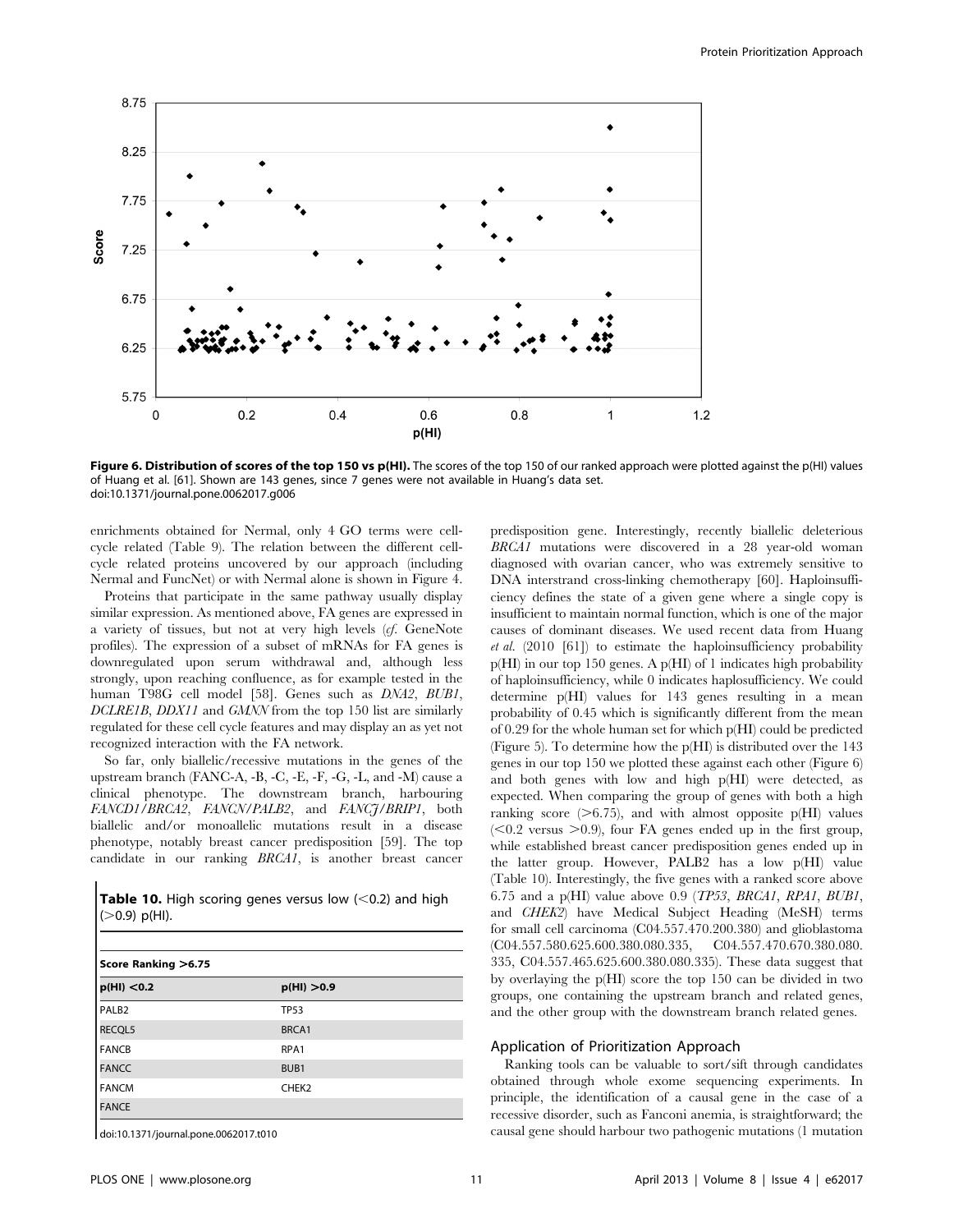in both copies). In practice, the situation may be more cumbersome. Genes harbouring two possible pathogenic mutations may turn out to be not the cause of the disease (see also above), while genes for which only one mutation has been reported may in fact require further study due to the fact that mutations could be missed owing to imperfections in the sequencing procedure, such as lack of coverage or complex mutation types not detectable by the technique. Lists of genes harbouring only one mutation will be inevitably significantly longer than lists of genes harbouring two mutations. Sifting through these lists may be significantly aided by specially tailored ranking tools which should be combined with manual curation.

# Conclusion

We show how we used publicly available bioinformatics tools and databases to generate ranked lists tailored for FA-like genes. While the tools by themselves can be discriminative, an integrative approach exploiting multiple intrinsic features of FA proteins combined with functional and text mining resources may result in lists that are highly enriched for proteins of the network of interest. This kind of prioritization can be useful for Next Generation

#### References

- 1. Auerbach AD, Buchwald M, Joenje H (2001) Fanconi anemia. The metabolic and molecular bases of inherited disease. Volume 1. New York: McGraw-Hill. 753–768.
- 2. Kutler DI, Singh B, Satagopan J, Batish SD, Berwick M, et al. (2003) A 20-year perspective on the International Fanconi Anemia Registry (IFAR). Blood 101: 1249–1256. doi:10.1182/blood-2002-07-2170.
- 3. Alter BP (2003) Cancer in Fanconi anemia, 1927–2001. Cancer 97: 425–440. doi:10.1002/cncr.11046.
- 4. Rosenberg PS, Greene MH, Alter BP (2003) Cancer incidence in persons with Fanconi anemia. Blood 101: 822–826. doi:10.1182/blood-2002-05-1498.
- 5. Ishida R, Buchwald M (1982) Susceptibility of Fanconi's anemia lymphoblasts to DNA-cross-linking and alkylating agents. Cancer Res 42: 4000–4006.
- 6. Wang W (2007) Emergence of a DNA-damage response network consisting of Fanconi anaemia and BRCA proteins. Nat Rev Genet 8: 735–748. doi:10.1038/ nrg2159.
- 7. Pronk JC, Gibson RA, Savoia A, Wijker M, Morgan NV, et al. (1995) Localisation of the Fanconi anaemia complementation group A gene to chromosome 16q24.3. Nat Genet 11: 338–340. doi:10.1038/ng1195–338.
- 8. Lo Ten Foe JR, Rooimans MA, Bosnoyan-Collins L, Alon N, Wijker M, et al. (1996) Expression cloning of a cDNA for the major Fanconi anaemia gene, FAA. Nat Genet 14: 320–323. doi:10.1038/ng1196–320.
- 9. Fanconi Anaemia/Breast Cancer Consortium (1996) Positional cloning of the Fanconi anaemia group A gene. Nat Genet 14: 324–328. doi:10.1038/ng1196– 324.
- 10. Meetei AR, Levitus M, Xue Y, Medhurst AL, Zwaan M, et al. (2004) X-linked inheritance of Fanconi anemia complementation group B. Nat Genet 36: 1219– 1224. doi:10.1038/ng1458.
- 11. Strathdee CA, Duncan AM, Buchwald M (1992) Evidence for at least four Fanconi anaemia genes including FACC on chromosome 9. Nat Genet 1: 196– 198. doi:10.1038/ng0692–196.
- 12. Howlett NG, Taniguchi T, Olson S, Cox B, Waisfisz Q, et al. (2002) Biallelic inactivation of BRCA2 in Fanconi anemia. Science 297: 606–609. doi:10.1126/ science.1073834.
- 13. Timmers C, Taniguchi T, Hejna J, Reifsteck C, Lucas L, et al. (2001) Positional cloning of a novel Fanconi anemia gene, FANCD2. Mol Cell 7: 241–248.
- 14. Waisfisz Q, Saar K, Morgan NV, Altay C, Leegwater PA, et al. (1999) The Fanconi anemia group E gene, FANCE, maps to chromosome 6p. Am J Hum Genet 64: 1400–1405. doi:10.1086/302385.
- 15. De Winter JP, Léveillé F, Van Berkel CG, Rooimans MA, Van Der Weel L, et al. (2000) Isolation of a cDNA representing the Fanconi anemia complementation group E gene. Am J Hum Genet 67: 1306–1308. doi:10.1016/S0002– 9297(07)62959–0.
- 16. De Winter JP, Rooimans MA, Van Der Weel L, Van Berkel CG, Alon N, et al. (2000) The Fanconi anaemia gene FANCF encodes a novel protein with homology to ROM. Nat Genet 24: 15–16. doi:10.1038/71626.
- 17. De Winter JP, Waisfisz Q, Rooimans MA, Van Berkel CG, Bosnoyan-Collins L, et al. (1998) The Fanconi anaemia group G gene FANCG is identical with XRCC9. Nat Genet 20: 281–283. doi:10.1038/3093.
- 18. Dorsman JC, Levitus M, Rockx D, Rooimans MA, Oostra AB, et al. (2007) Identification of the Fanconi anemia complementation group I gene, FANCI. Cell Oncol 29: 211–218.

Sequencing projects to prioritize possible disease genes from an extensive list of candidates. Furthermore, since some of the FA proteins have been identified as genes involved in breast cancer we believe that our prioritization strategy can also be applied in studies to screen for breast cancer predisposition genes.

### Supporting Information

Material and Methods S1 (DOC)

### Acknowledgments

We express gratitude to all members of the Oncogenetic section for useful discussions. We are grateful to the children affected with FA and their families who have donated tissues allowing the responsible FA genes to be cloned and the discovery of the FA pathway.

# Author Contributions

Conceived and designed the experiments: JCD. Performed the experiments: AH NA. Analyzed the data: AH BWB PM. Wrote the manuscript: AH BWB JCD. Reviewed and edited manuscript: JH JPdW HJ.

- 19. Sims AE, Spiteri E, Sims RJ 3rd, Arita AG, Lach FP, et al. (2007) FANCI is a second monoubiquitinated member of the Fanconi anemia pathway. Nat Struct Mol Biol 14: 564–567. doi:10.1038/nsmb1252.
- 20. Smogorzewska A, Matsuoka S, Vinciguerra P, McDonald ER 3rd, Hurov KE, et al. (2007) Identification of the FANCI protein, a monoubiquitinated FANCD2 paralog required for DNA repair. Cell 129: 289–301. doi:10.1016/ j.cell.2007.03.009.
- 21. Levitus M, Waisfisz Q, Godthelp BC, De Vries Y, Hussain S, et al. (2005) The DNA helicase BRIP1 is defective in Fanconi anemia complementation group J. Nat Genet 37: 934–935. doi:10.1038/ng1625.
- 22. Levran O, Attwooll C, Henry RT, Milton KL, Neveling K, et al. (2005) The BRCA1-interacting helicase BRIP1 is deficient in Fanconi anemia. Nat Genet 37: 931–933. doi:10.1038/ng1624.
- 23. Meetei AR, De Winter JP, Medhurst AL, Wallisch M, Waisfisz Q, et al. (2003) A novel ubiquitin ligase is deficient in Fanconi anemia. Nat Genet 35: 165–170. doi:10.1038/ng1241.
- 24. Meetei AR, Medhurst AL, Ling C, Xue Y, Singh TR, et al. (2005) A human ortholog of archaeal DNA repair protein Hef is defective in Fanconi anemia complementation group M. Nat Genet 37: 958–963. doi:10.1038/ng1626.
- 25. Xia B, Dorsman JC, Ameziane N, De Vries Y, Rooimans MA, et al. (2007) Fanconi anemia is associated with a defect in the BRCA2 partner PALB2. Nat Genet 39: 159–161. doi:10.1038/ng1942.
- 26. Vaz F, Hanenberg H, Schuster B, Barker K, Wiek C, et al. (2010) Mutation of the RAD51C gene in a Fanconi anemia-like disorder. Nat Genet 42: 406–409. doi:10.1038/ng.570.
- 27. Kim Y, Lach FP, Desetty R, Hanenberg H, Auerbach AD, et al. (2011) Mutations of the SLX4 gene in Fanconi anemia. Nat Genet 43: 142–146. doi:10.1038/ng.750.
- 28. Stoepker C, Hain K, Schuster B, Hilhorst-Hofstee Y, Rooimans MA, et al. (2011) SLX4, a coordinator of structure-specific endonucleases, is mutated in a new Fanconi anemia subtype. Nat Genet 43: 138–141. doi:10.1038/ng.751.
- 29. Shamseldin HE, Elfaki M, Alkuraya FS (2012) Exome sequencing reveals a novel Fanconi group defined by XRCC2 mutation. J Med Genet 49: 184–186. doi:10.1136/jmedgenet-2011-100585.
- 30. Ling C, Ishiai M, Ali AM, Medhurst AL, Neveling K, et al. (2007) FAAP100 is essential for activation of the Fanconi anemia-associated DNA damage response pathway. EMBO J 26: 2104–2114. doi:10.1038/sj.emboj.7601666.
- 31. Ciccia A, Ling C, Coulthard R, Yan Z, Xue Y, et al. (2007) Identification of FAAP24, a Fanconi anemia core complex protein that interacts with FANCM. Mol Cell 25: 331–343. doi:10.1016/j.molcel.2007.01.003.
- 32. Ali AM, Pradhan A, Singh TR, Du C, Li J, et al. (2012) FAAP20: a novel ubiquitin-binding FA nuclear core-complex protein required for functional integrity of the FA-BRCA DNA repair pathway. Blood 119: 3285–3294. doi:10.1182/blood-2011-10-385963.
- 33. Singh TR, Saro D, Ali AM, Zheng X-F, Du C, et al. (2010) MHF1-MHF2, a histone-fold-containing protein complex, participates in the Fanconi anemia pathway via FANCM. Mol Cell 37: 879–886. doi:10.1016/j.molcel.2010.01.036.
- 34. Smogorzewska A, Desetty R, Saito TT, Schlabach M, Lach FP, et al. (2010) A genetic screen identifies FAN1, a Fanconi anemia-associated nuclease necessary for DNA interstrand crosslink repair. Mol Cell 39: 36–47. doi:10.1016/ j.molcel.2010.06.023.